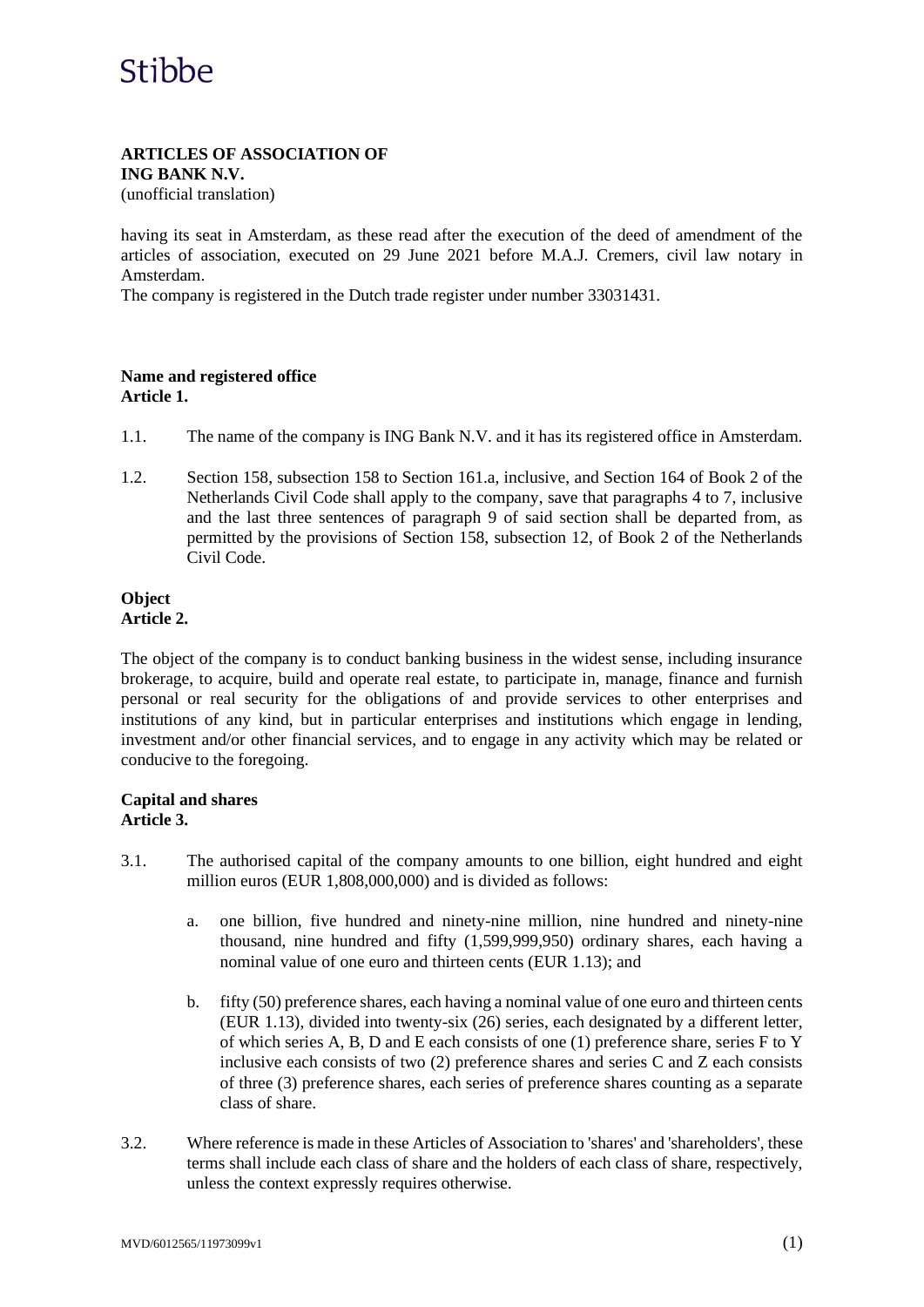

Where reference is made in these Articles of Association to 'preference shares' and 'holders of preference shares', these terms shall include all preference shares, regardless of the series, and the holders of all preference shares, regardless of the series, respectively, unless the context expressly requires otherwise.

3.3. All shares shall be registered and each class of share shall be numbered consecutively, from 1 onwards, in the case of each series of preference shares preceded by the letter of the relevant series.

No share certificates shall be issued.

3.4. The company shall not cooperate in the issue of depositary receipts for shares in its capital.

### **Acquisition of own shares Article 4.**

- 4.1. The company may acquire fully paid-up shares in its own capital for valuable consideration.
- 4.2. The term 'shares' in the previous paragraph shall include depositary receipts for shares.
- 4.3. Shares which the company holds in its own capital shall not be taken into account in calculating the profit appropriation, no profit shall be distributed thereon and they shall not confer entitlement to a share in the liquidation surplus.

### **Shareholders' register Article 5.**

The Executive Board shall keep a shareholders' register in which shall be recorded the name and address of each person required to be registered therein, stating the amount paid on each share and such other information as the law prescribes or the Executive Board considers necessary.

### **Right of usufruct and pledge on shares Article 6.**

- 6.1. If a usufruct has been established on shares, neither the voting rights attaching to those shares nor the rights conferred by law on holders of depositary receipts for shares issued with the cooperation of a company may be assigned to the usufructuary.
- 6.2. No right of pledge shall be established on shares.

### **Right of approval of share transfers Article 7.**

- 7.1. Shares may be transferred within three months of the date of approval by the general meeting of a request to that effect by the shareholder wishing to make the transfer.
- 7.2. Approval shall be deemed to have been granted:
	- if a decision on the request is not taken within three months of receipt by the company;
	- if approval is refused without simultaneously nominating one or more prospective purchasers who are willing to purchase for cash, at the price defined by paragraph 4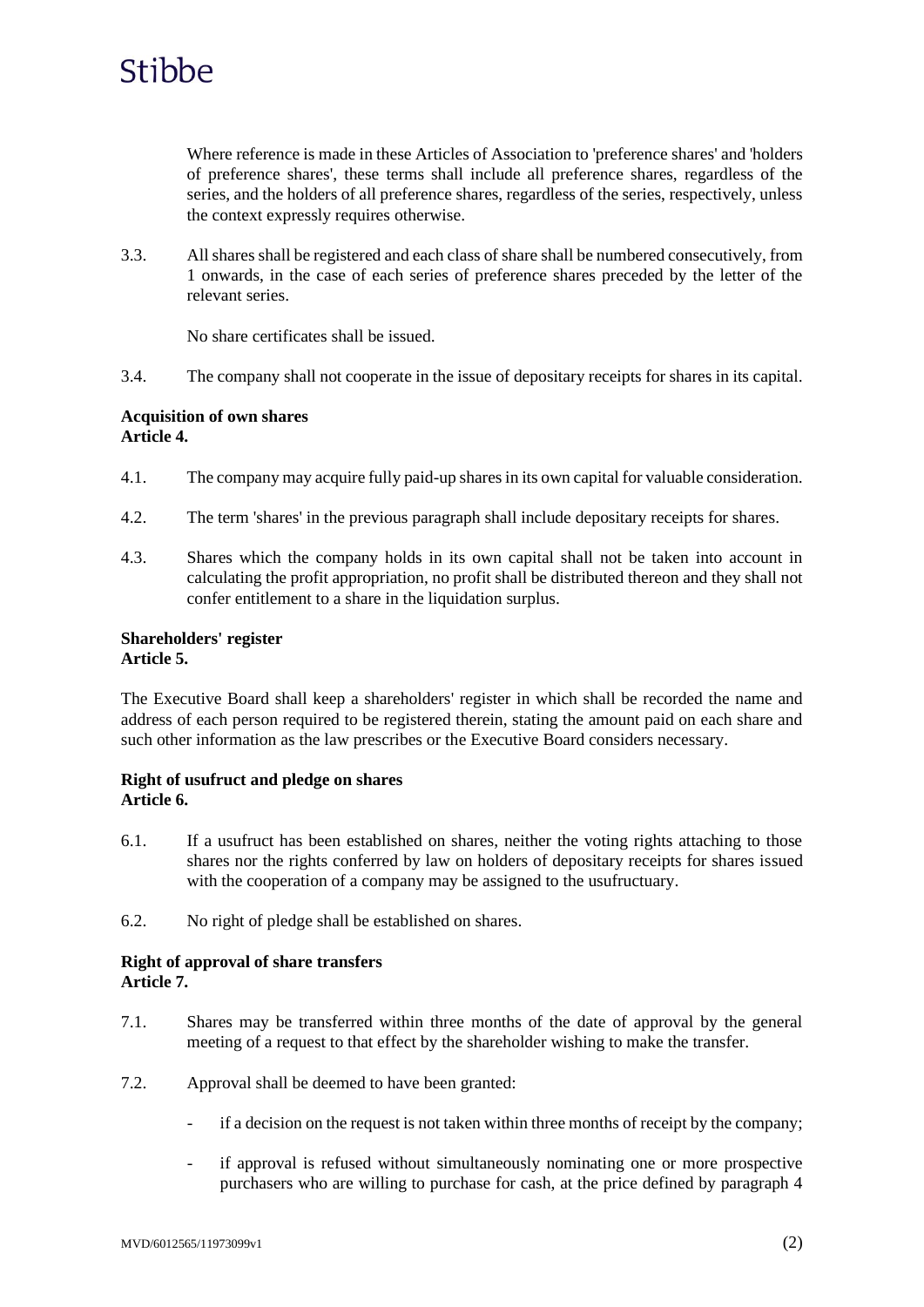

of this article, all the shares to which the request relates, taking over any liability to pay up on the shares.

The company may be nominated as a prospective purchaser only with the consent of the shareholder wishing to make the transfer.

- 7.3. If approval is refused and a prospective purchaser is nominated as referred to in paragraph 2 of this article, the shareholder wishing to make the transfer shall be free to retain the shares provided he notifies the company of his decision within one month of receipt of notice of the refusal. Transfer to the prospective purchaser as referred to in paragraph 2 of this article must take place within thirty days of expiry of the one-month period referred to in the previous sentence.
- 7.4. The price referred to in paragraph 2 of this article shall be either equal to an amount determined in consultation between the shareholder wishing to transfer the shares and the general meeting or equal to the value of the shares as determined by a *registeraccountant* (chartered accountant) appointed in consultation between the general meeting and the shareholder wishing to transfer the shares. If agreement cannot be reached, an independent *registeraccountant* shall be appointed, at the request of the general meeting or the shareholder wishing to transfer shares, by the President of the Royal Dutch Association of Civil-law Notaries (*Koninklijke Notariële Beroepsorganisatie*).
- 7.5. The valuation by the *registeraccountant* shall take account of the net asset value of the shares, the obligation to pay up the nominal value, the voting rights vested in the shares and the company's profit potential and market position.
- 7.6. The Executive Board shall give the accountant access to all books and documents which the latter wishes to inspect, provide all information he may require and enable him to assess the company's assets. He shall give the parties an opportunity to present their views before determining the value.
- 7.7. The *registeraccountant* shall notify the company and the shareholder wishing to transfer shares of his valuation without delay.

His expenses shall be borne by the company.

#### **Reduction of capital Article 8.**

- 8.1. With due observance of the statutory provisions, the general meeting may resolve to reduce the issued capital by cancelling shares or reducing the nominal value of shares by means of an amendment to the Articles of Association.
- 8.2. A resolution to redeem shares may relate only to one or more of the series of preference shares. A resolution to redeem one or more of the series of preference shares may only be adopted on condition that the distribution referred to in Article 25, paragraph 10, can be made simultaneously with the redemption.
- 8.3. Partial repayments on shares may also be made in respect of all the shares, exclusively in respect of the ordinary shares or exclusively in respect of one or more of the series of preference shares.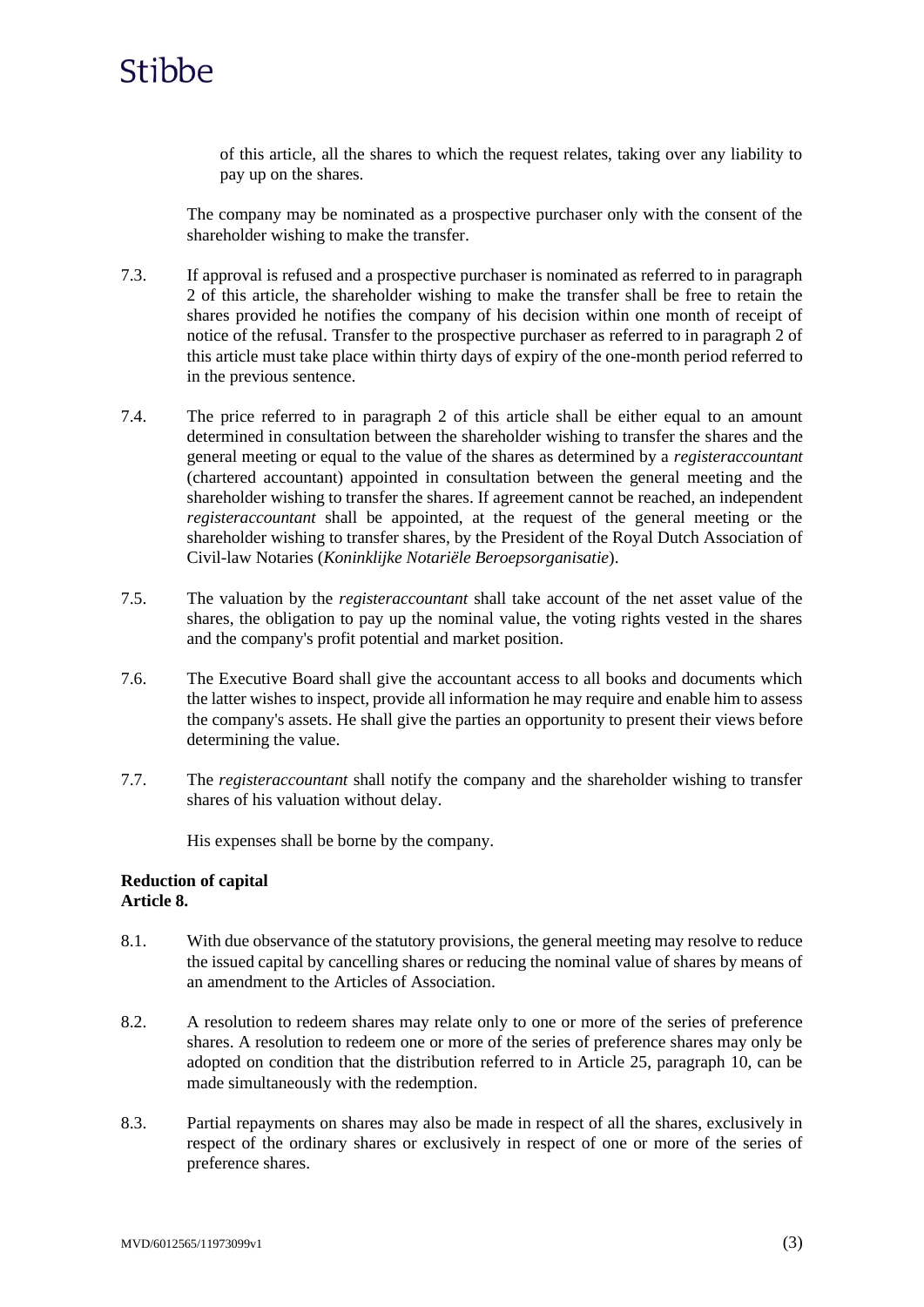## **Executive Board Article 9.**

- 9.1. There shall be an Executive Board, the number of members of which shall be determined by the general meeting and shall not be less than two.
- 9.2. The members of the Executive Board shall be appointed by the general meeting.
- 9.3. A member of the Executive Board may be suspended or dismissed at any time by the general meeting.
- 9.4. Persons whose suspension or dismissal is proposed shall be given an opportunity to render account or defend themselves at the general meeting referred to in paragraph 3 of this article.

### **Duties and authority Article 10.**

- 10.1. The Executive Board, under the supervision of the Supervisory Board, shall be charged with the management of the company.
- 10.2. The Executive Board shall draw up by-laws governing the conduct of meetings of and decision-making by the Executive Board. The Executive Board is authorised to allocate the managerial duties within the Executive Board. The allocation of tasks shall be in writing and may be written down in the by-laws. The resolution to adopt or amend the by-laws of the Executive Board and the resolution to adopt or amend the allocation of tasks of the Executive Board shall require the approval of the Supervisory Board.
- 10.3. In the performance of its duties, the Executive Board shall act in accordance with the guidance given by the general meeting in consultation with the Supervisory Board relating to the broad outlines of financial, social, economic and personnel policy.
- 10.4. Without prejudice to the other provisions of these Articles of Association, the approval of the Supervisory Board shall be required for resolutions of the Executive Board relating to:
	- a. the issue or acquisition of shares and debentures issued by the company or debentures issued by a limited partnership or general partnership in which the company is the general partner;
	- b. application for admission of the securities referred to in a. above to trading on a trading platform as referred to in Section I, subsection 1, of the Financial Supervision Act (*Wet op het financieel toezicht*) or a system comparable to a trading platform in a state other than a Member State or relinquishment of such admission;
	- c. entry into or termination of lasting cooperation between the company or a dependent company and another legal entity or partnership or as general partner in a limited partnership or general partnership where such cooperation or termination thereof has material significance for the company;
	- d. acquisition by the company or a dependent company of an interest in the capital of another company amounting to one-quarter or more of the company's issued capital and reserves as disclosed in its balance sheet and notes thereto or a material increase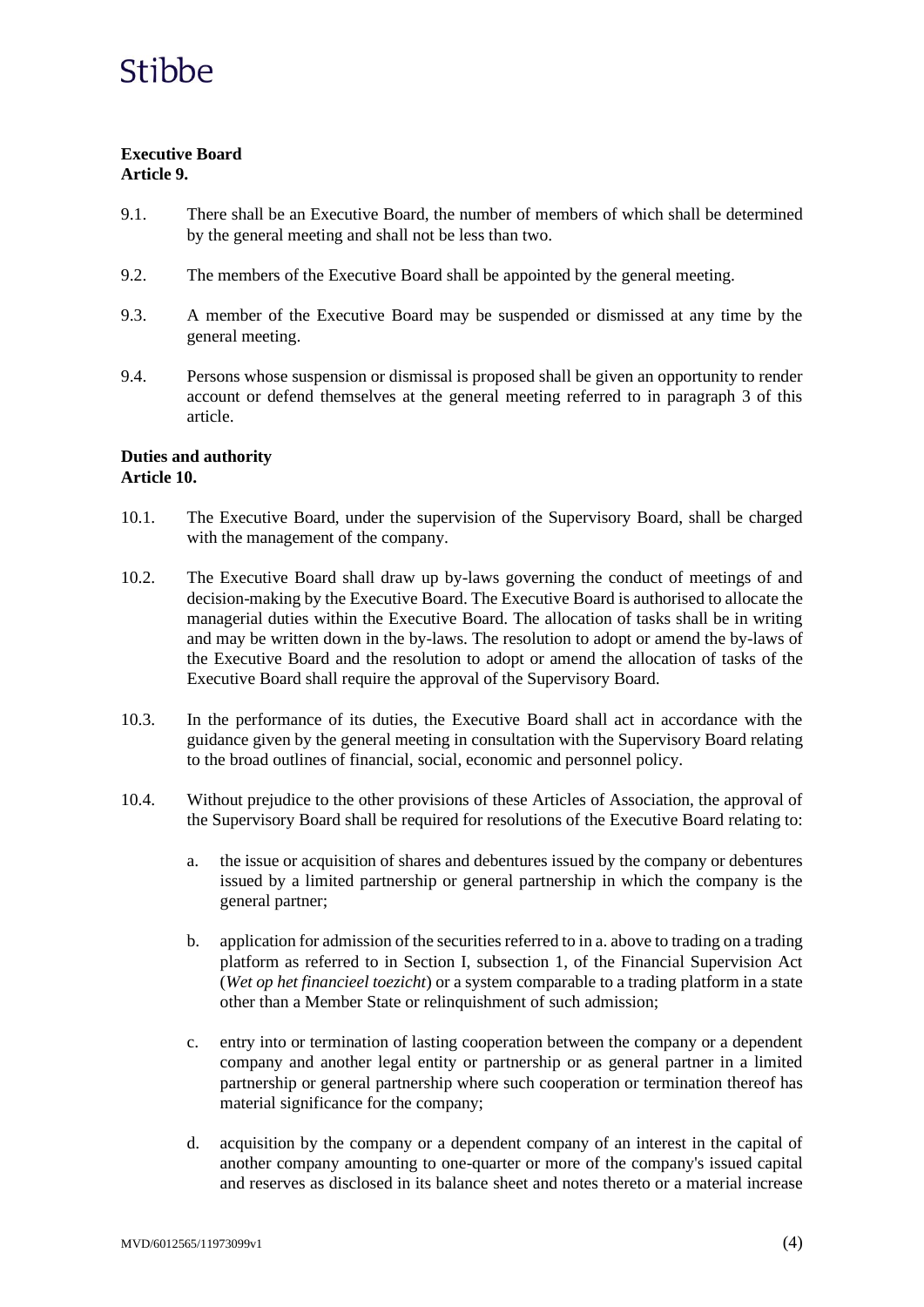or decrease in the magnitude of such an interest;

- e. investments involving an amount equal to one-quarter or more of the company's issued capital and reserves as disclosed in its balance sheet and notes thereto;
- f. a proposal to amend the Articles of Association;
- g. a proposal to wind up the company;
- h. filing of a petition for bankruptcy or moratorium;
- i. termination of the employment of a substantial number of employees of the company or of a dependent company simultaneously or within a short period of time;
- j. a material change in the working conditions of a substantial number of employees of the company or of a dependent company;
- k. a proposal to reduce the issued capital;
- l. a proposal to undertake a legal merger or demerger within the meaning of Part 7 of Book 2 of the Netherlands Civil Code.

The approval of the Supervisory Board shall further be required for resolutions of the Executive Board relating to matters which the Supervisory Board, in consultation with the Executive Board, has determined to be subject to its approval.

- 10.5. The approval of the general meeting shall be required for resolutions of the Executive Board concerning a substantial change in the identity or character of the company or the enterprise, which shall in any event include:
	- a. the transfer of all or virtually all of the enterprise to a third party;
	- b. entry into or termination of lasting cooperation between the company or a subsidiary and another legal entity or partnership or as general partner in a limited partnership or general partnership where such cooperation or termination thereof has material significance for the company;
	- c. acquisition or disposal by the company or a subsidiary of an interest in the capital of another company amounting to one-third or more of its assets as disclosed in its balance sheet and notes thereto or, if the company prepares a consolidated balance sheet, as disclosed in its consolidated balance sheet and notes thereto, according to its most recently adopted annual accounts.

The approval of the general meeting shall also be required for resolutions of the Executive Board concerning such other matters as the general meeting may determine.

- 10.6. Neither the absence of approval by the Supervisory Board of a resolution as referred to in paragraph 4 of this article nor the absence of approval by the general meeting of a resolution as referred to in paragraph 5 of this article shall affect the representative authority of the Executive Board or of the members of the Executive Board.
- 10.7. A member of the Executive Board will not participate in the consultations and passing of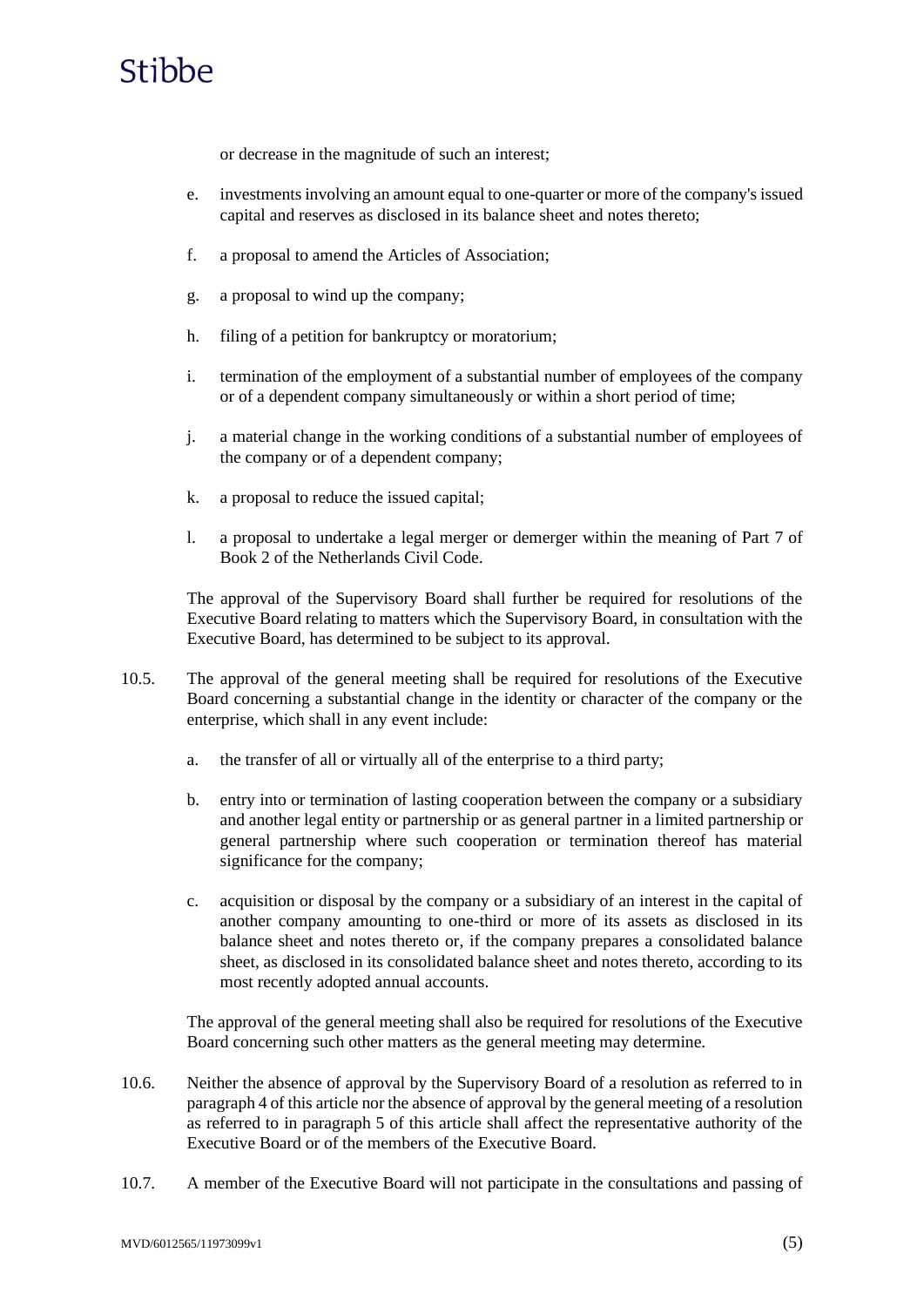

resolutions if he has a direct or indirect personal interest that conflicts with the interest of the company and its affiliated business. If, as a consequence thereof, the Executive Board cannot adopt a resolution, the resolution will be adopted by the Supervisory Board.

### **Absence or inability to act Executive Board Article 11.**

In the event that one or more, but not all, of the members of the Executive Board are prevented from acting or there are vacancies on the Executive Board, the remaining members of the Executive Board or the remaining member of the Executive Board shall be charged with the management of the company.

In the event that all members of the Executive Board are prevented from acting, the Supervisory Board shall be temporarily responsible for the management of the company.

In that case the Supervisory Board may temporarily entrust the management of the company to one or more persons designated by the Supervisory Board, from among its members or from outside.

Prevented from acting means that the member of the Executive Board is temporarily unable to perform his duties as a result of:

- a. suspension;
- b. illness; or
- c. inaccessibility,

in the events referred to under sub b. and c. without the possibility of contact between the member of the Executive Board concerned and the company for a period of five days, unless the Supervisory Board sets a different term.

#### **Representation of the company Article 12.**

- 12.1. In so far as the law does not provide otherwise, the Executive Board shall be authorised to represent the company. Representative authority is also vested in two members of the Executive Board acting together.
- 12.2. Powers of attorney may be vested in one or more persons, whether or not employees of the company, to represent the company whether or not jointly with another proxy holder or member of the Executive Board of the company. Each of them represents the company taking into account the limits of his authority. Their titles will be determined by the Executive Board.
- 12.3. In all matters concerning the legal relationship of a member of the Executive Board to the company, the company can also be represented by two or more jointly acting members of the Supervisory Board.

### **Supervisory Board Article 13.**

13.1. The company shall have a Supervisory Board.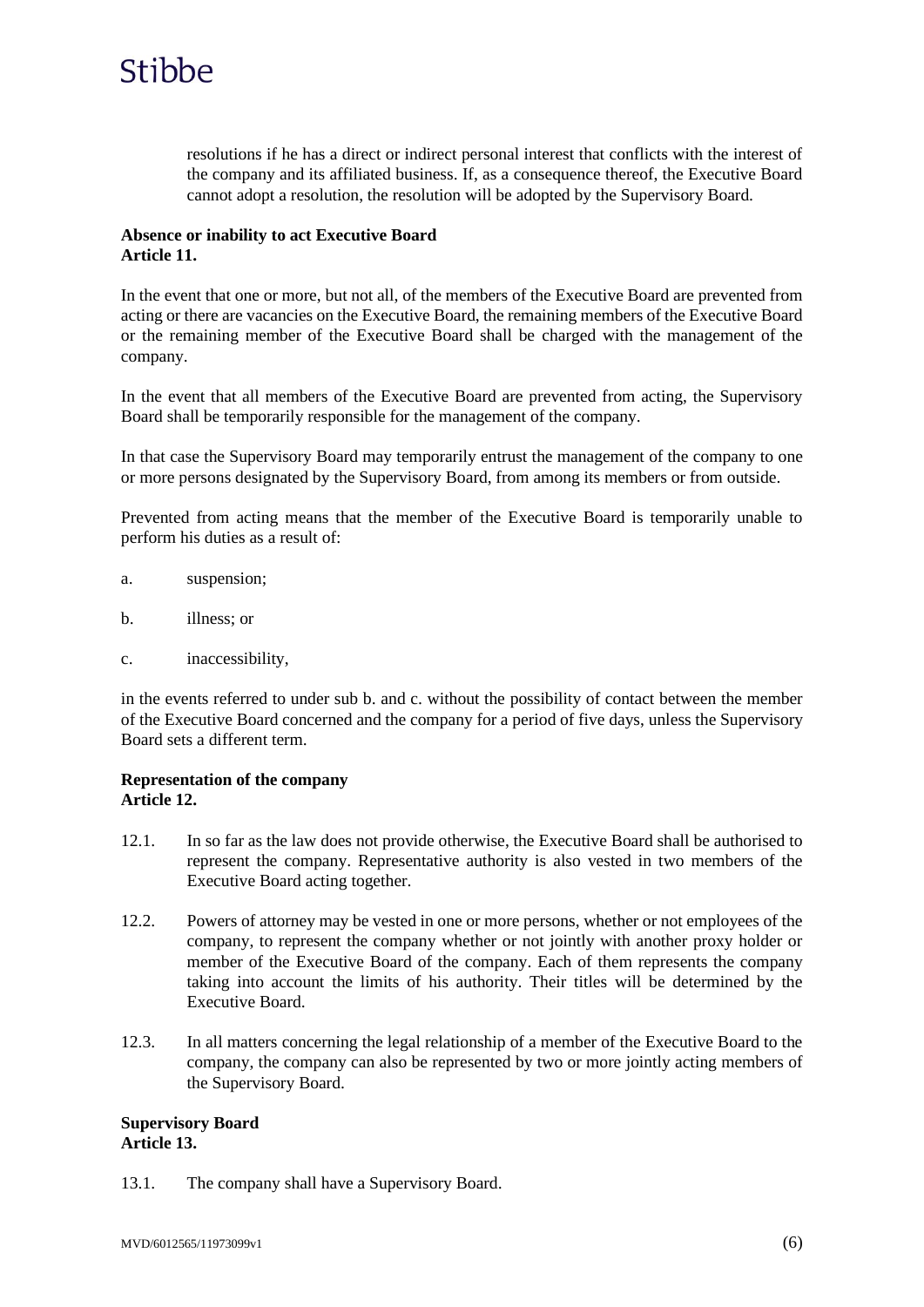13.2. The function of the Supervisory Board shall be to supervise the policy of the Executive Board and the general course of affairs of the company and the enterprise associated therewith.

It shall assist the Executive Board in an advisory capacity.

In the performance of their duties, the members of the Supervisory Board shall be guided by the interests of the company and the enterprise associated therewith.

## **Composition and appointment of the Supervisory Board Article 14.**

- 14.1. The Supervisory Board shall consist of at least three members. The number of members of the Supervisory Board shall be determined by the general meeting, with due observance of the previous sentence.
- 14.2. The Supervisory Board shall adopt a profile defining its size and composition, taking into account the nature of the enterprise, the activities of the Supervisory Board and the desired expertise and background of its members. The Supervisory Board shall discuss the profile with the general meeting and the staff Council initially at the time of its adoption and subsequently at the time each amendment thereto.

Members of the Supervisory Board may not be:

- a. persons employed by the company;
- b. persons employed by a dependent company;
- c. directors or employees of an employers' organisation which is customarily involved in the determination of the terms of employment of persons as referred to under a. and b.
- 14.3. The members of the Supervisory Board shall be appointed by the general meeting.
- 14.4. The members of the Supervisory Board shall retire periodically in accordance with a rota to be drawn up by the Supervisory Board, whereby each member of the Supervisory Board shall hold office for a maximum term of four years.
- 14.5. A member of the Supervisory Board shall retire not later than the date of the first general meeting held after expiry of the term of his appointment or reappointment.
- 14.6. In the event of an interim vacancy arising, the Supervisory Board shall continue to constitute a fully authorised body and steps shall be taken to fill the vacancy as soon as possible. The term of office of a person appointed to fill an interim vacancy shall be concurrent with his predecessor's remaining term of office, unless determined otherwise by the general meeting at the time of his appointment.
- 14.7. On retirement, a member of Supervisory Board shall be eligible for immediate reappointment. Except where dispensation is given by the general meeting, no member of the Supervisory Board shall be reappointed more than twice.
- 14.8. The Enterprise Section of the Amsterdam Court of Appeal may, on a petition to that effect,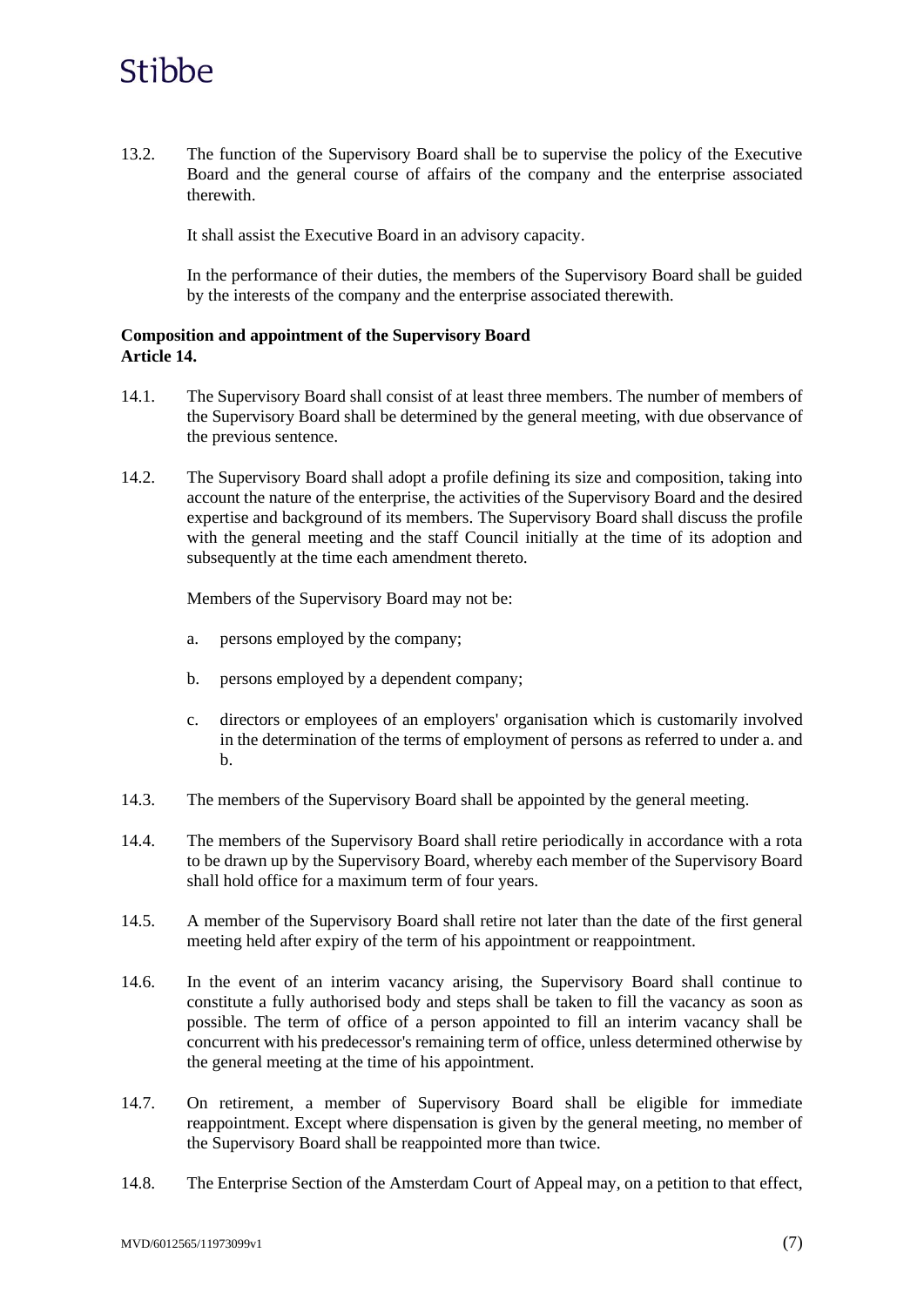

dismiss a member of the Supervisory Board on grounds of neglect of his duties, other serious cause or a material change in circumstances as a result of which his retention as a member of the Supervisory Board cannot reasonably be demanded of the company.

The petition maybe filed by the company, represented for this purpose by the Supervisory Board, or by a duly appointed representative of the general meeting or the Staff Council as referred to in subsection 11 of Section 158 of Book 2 of the Netherlands Civil Code. Subsections 10 and 11 of Section 158 of Book 2 of the Netherlands Civil Code shall be applicable *mutatis mutandis*.

- 14.9. A member of the Supervisory Board may be suspended by the Supervisory Board. The suspension shall be lifted ipso jure if the company has not filed a petition as referred to in the preceding paragraph within one month of commencement of the suspension.
- 14.10. A resolution of no confidence in the Supervisory Board may be adopted by the general meeting by an absolute majority of the votes cast which represents at least one-third of issued capital.

The reasons for the resolution shall be stated.

Such a resolution may not be adopted in respect of members of the Supervisory Board who have been appointed by the Enterprise Section pursuant to paragraph 12 of this article.

14.11. A resolution as referred to in paragraph 10 of this article may not be adopted until the Staff Council has been notified by the Executive Board of the proposed resolution and the underlying reasons. This notification shall be given at least thirty days before the general meeting at which the resolution is to be considered.

If the Staff Council adopts a position on the resolution, the Executive Board shall notify the Supervisory Board and the general meeting of the Staff Council's position.

The Staff Council shall be given an opportunity to explain its position to the general meeting.

14.12. Upon the adoption of a resolution as referred to in paragraph 10 of this article, the members of the Supervisory Board shall be dismissed immediately.

In that case, the Executive Board shall immediately request the Enterprise Section to appoint one or more supervisory directors.

The conditions shall be determined by the Enterprise Section.

14.13. The Supervisory Board shall ensure that a new Supervisory Board is formed, with due observance of Section 158 of Book 2 of the Netherlands Civil Code, within a time limit set by the Enterprise Section.

### **Organisation of the Supervisory Board Article 15.**

15.1. The Supervisory Board shall appoint one of its members as chairman and may appoint one of its members as vice-chairman.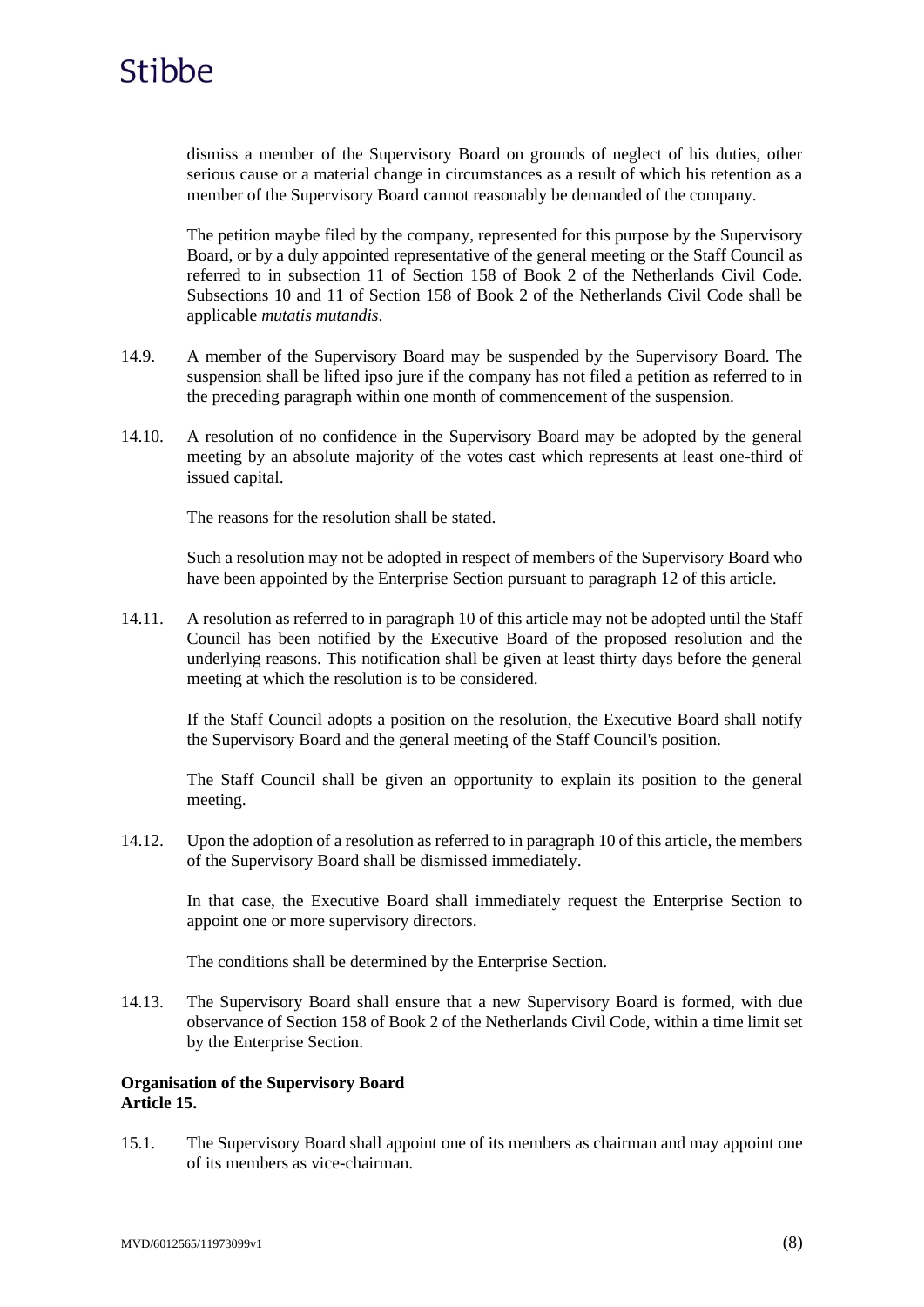- 15.2. The Supervisory Board shall draw up by-laws governing the conduct of meetings of and decision-making by the board. The Supervisory Board is authorised to allocate the duties of the Supervisory Board. This allocation of tasks shall be in writing and may be written down in the by-laws. If the Supervisory Board has established one or more committees as referred to in paragraph 8, the duties, authorities and names of the committees will be registered in the above mentioned division of duties.
- 15.3. The members of the Executive Board shall attend the meetings of the Supervisory Board unless the Supervisory Board decides otherwise.
- 15.4. The Executive Board shall provide the Supervisory Board in good time with the information required for the discharge of its duties.

The Executive Board shall report to the Supervisory Board in writing at least once per year on the main outlines of strategic policy, the general and financial risks and the company's risk management and control system.

- 15.5. The Supervisory Board shall be entitled to enlist the assistance of one or more experts at the company's expense.
- 15.6. The Supervisory Board shall be entitled to designate one or more of its members as authorised, to the extent determined by the Board, to have access to all the company's premises, to inspect all books, correspondence and other documents and to take cognisance of all other acts which have taken place.
- 15.7. The Supervisory Board may delegate one or more of its members to maintain more frequent contact with the Executive Board and to report their findings to the Supervisory Board.
- 15.8. The Supervisory Board shall be authorised to install committees consisting of members of the Supervisory Board whether or not jointly with members of other organs of the company. The Supervisory Board shall determine the tasks, powers and names of the committees.
- 15.9. A member of the Supervisory Board will not participate in the consultations and passing of resolutions if he has a direct or indirect personal interest that conflicts with the interest of the company and its affiliated business. If, as a consequence thereof, the Supervisory Board cannot adopt a resolution, the resolution will be adopted by the general meeting.

### **Absence or inability to act Supervisory Board Article 16.**

In the event that one or more, but not all, members of the Supervisory Board are prevented from acting or there are vacancies on the Supervisory Board, the remaining members of the Supervisory Board shall be charged with the responsibilities of the Supervisory Board.

In the event that less than three members of the Supervisory Board, excluding the members of the Supervisory Board that are prevented from acting, are in office, the remaining members of the Supervisory Board or the remaining member of the Supervisory Board may designate respectively one or two temporary replacements for as long as this situation continues to exist. If such temporary replacements have been designated, to temporarily fill vacancies on the Supervisory Board, the general meeting shall appoint members of the Supervisory Board in accordance with article 14 without delay.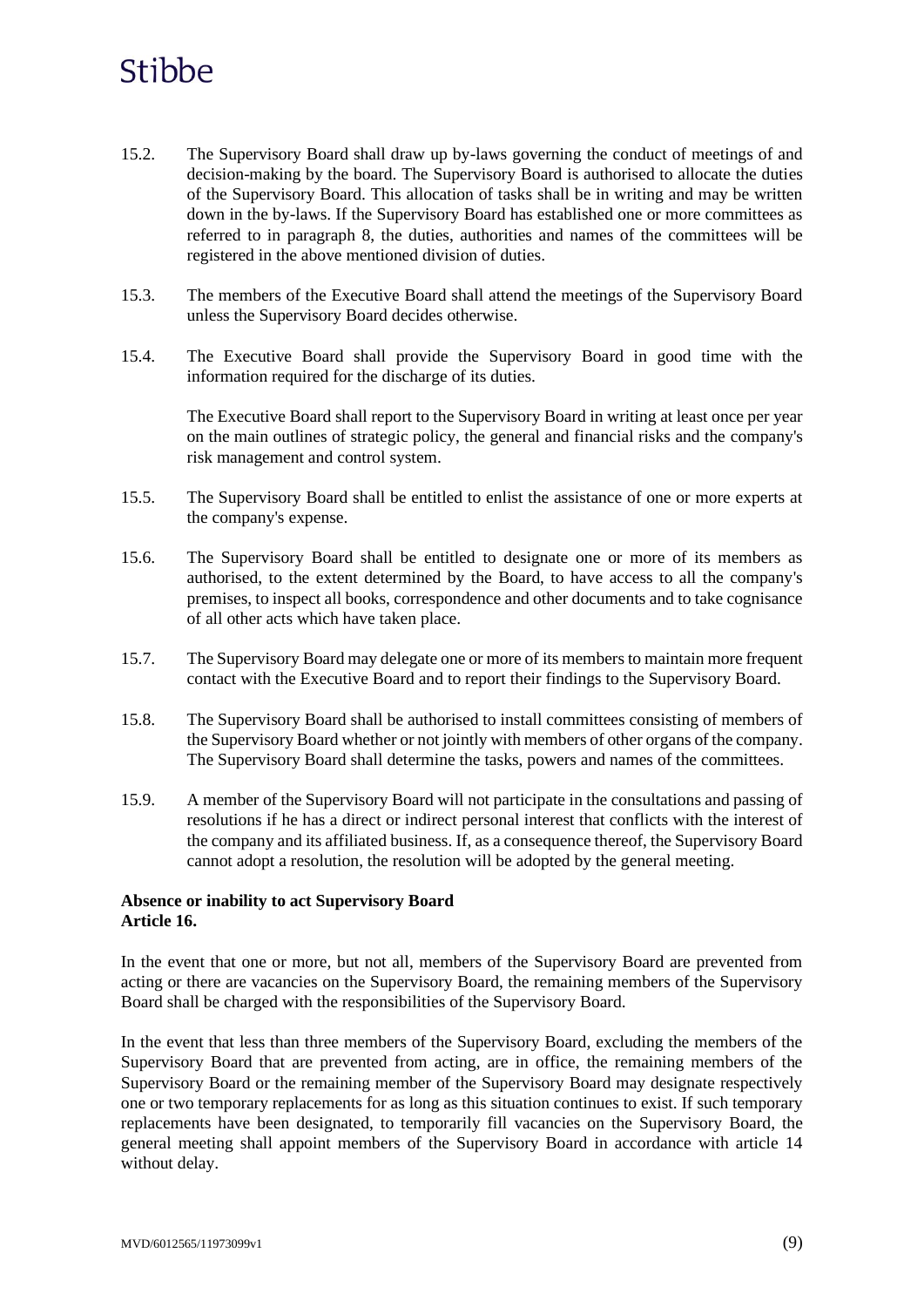In the event that all of the members of the Supervisory Board are prevented from acting, the Executive Board shall designate one or more temporary replacements charged with the responsibilities of the Supervisory Board for the period that all members of the Supervisory Board remain prevented from acting. In the event that all members of the Supervisory Board are absent, or in the event that all positions on the Supervisory Board are vacant, the Executive Board shall designate one or more temporary replacements charged with the responsibilities of the Supervisory Board. If such temporary replacements have been designated to temporarily fill vacancies on the Supervisory Board, the general meeting shall appoint members of the Supervisory Board in accordance with article 14 without delay.

Prevented from acting means that the member of the Supervisory Board is temporarily unable to perform his duties as a result of:

- a. suspension;
- b. illness; or
- c. inaccessibility,

in the events referred to in b. and c. without the possibility of contact between the member of the Supervisory Board concerned and the company for a period of five days, unless the general meeting sets a different period.

### **General meetings, venue and agenda Article 17.**

- 17.1. The Executive Board, the Supervisory Board and each shareholder shall be authorised to convene a general meeting.
- 17.2. General meetings shall be held at the company's offices in Amsterdam, The Hague or Rotterdam, as decided by the person convening the meeting.
- 17.3. The notice of meeting shall state the business to be transacted.
- 17.4. Items submitted to the Executive Board by shareholders in writing at least four weeks before the meeting shall be included in the agenda.
- 17.5. With the shareholder's consent, the notice of meeting may be given by means of a legible and reproducible message sent electronically to the address he has communicated to the company for that purpose.
- 17.6. The Executive Board may decide that every shareholder is authorised, in person or by a written proxy, to participate in the general meeting by means of an electronic means of communication, to address the meeting and, if applicable, to exercise voting rights. In addition, the Executive Board may determine that the person entitled to attend the meeting may participate in the deliberations via the electronic means of communication.

#### **Chairmanship and minutes Article 18.**

18.1. The meeting shall appoint its own chairman.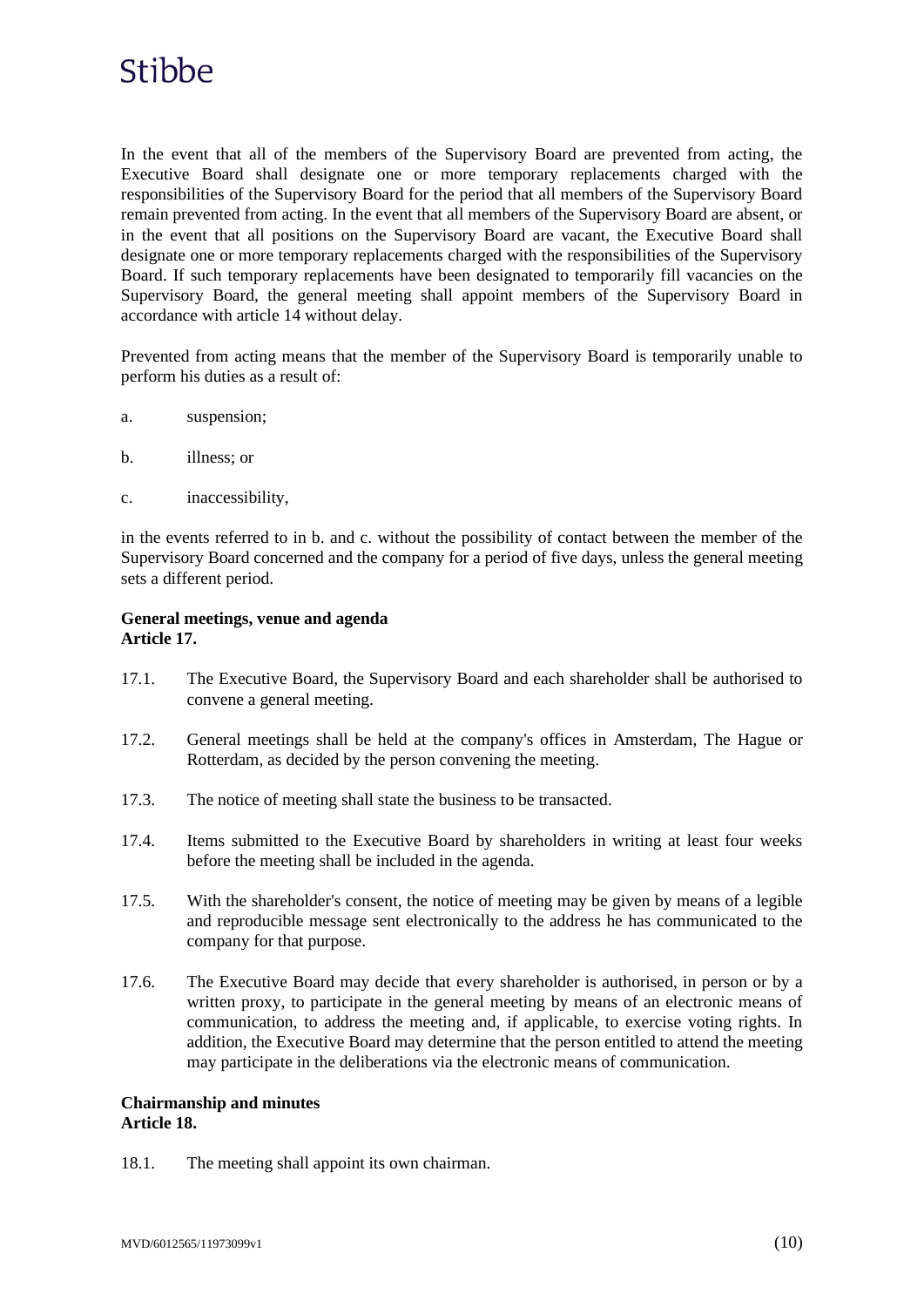

The chairman shall appoint the secretary.

- 18.2. The minutes shall be adopted and in witness thereof signed by the chairman and the secretary of the relevant meeting or be adopted by a future meeting; in the latter case they shall be signed by the chairman and the secretary of the future meeting in witness of their adoption. Barring evidence to the contrary, the minutes shall thereafter serve as evidence vis-à-vis the shareholders of what is stated therein.
- 18.3. The provisions of paragraph 2 of this article shall not apply if and to the extent that a notarial record is made of the business transacted at the meeting.

#### **Admission Article 19.**

- 19.1. Each shareholder shall be authorised to attend the meeting, either in person or represented by a proxy.
- 19.2. The chairman of the meeting shall decide on the admission of persons other than shareholders, their proxies, the members of the Supervisory Board and members of the Executive Board.

### **Voting rights and voting Article 20.**

- 20.1. Each share shall entitle the holder to cast one vote.
- 20.2. Except where a larger majority is prescribed by law or these Articles of Association, resolutions of the general meeting shall require an absolute majority of the votes cast.
- 20.3. Voting on matters other than persons shall be oral.
- 20.4. Voting on persons shall be by ballot, unless the meeting resolves unanimously to vote orally or by acclamation.
- 20.5. Blank and invalid votes shall be deemed not to have been cast.

Adoption of resolutions without holding meetings

### **Article 21.**

The general meeting may, having given the members of the Executive Board and the members of the Supervisory Board an opportunity to advise on the motion, adopt a resolution without holding a meeting.

A resolution shall be adopted without holding a meeting if all the shareholders vote in favour of the motion in writing (which shall include all forms of written communication, electronic or otherwise).

### **Meetings of holders of shares of a particular class Article 22.**

The provisions of articles 17-21 inclusive shall apply *mutatis mutandis* to meetings of holders of ordinary shares and meetings of holders of a series of the preference shares, save that the holders of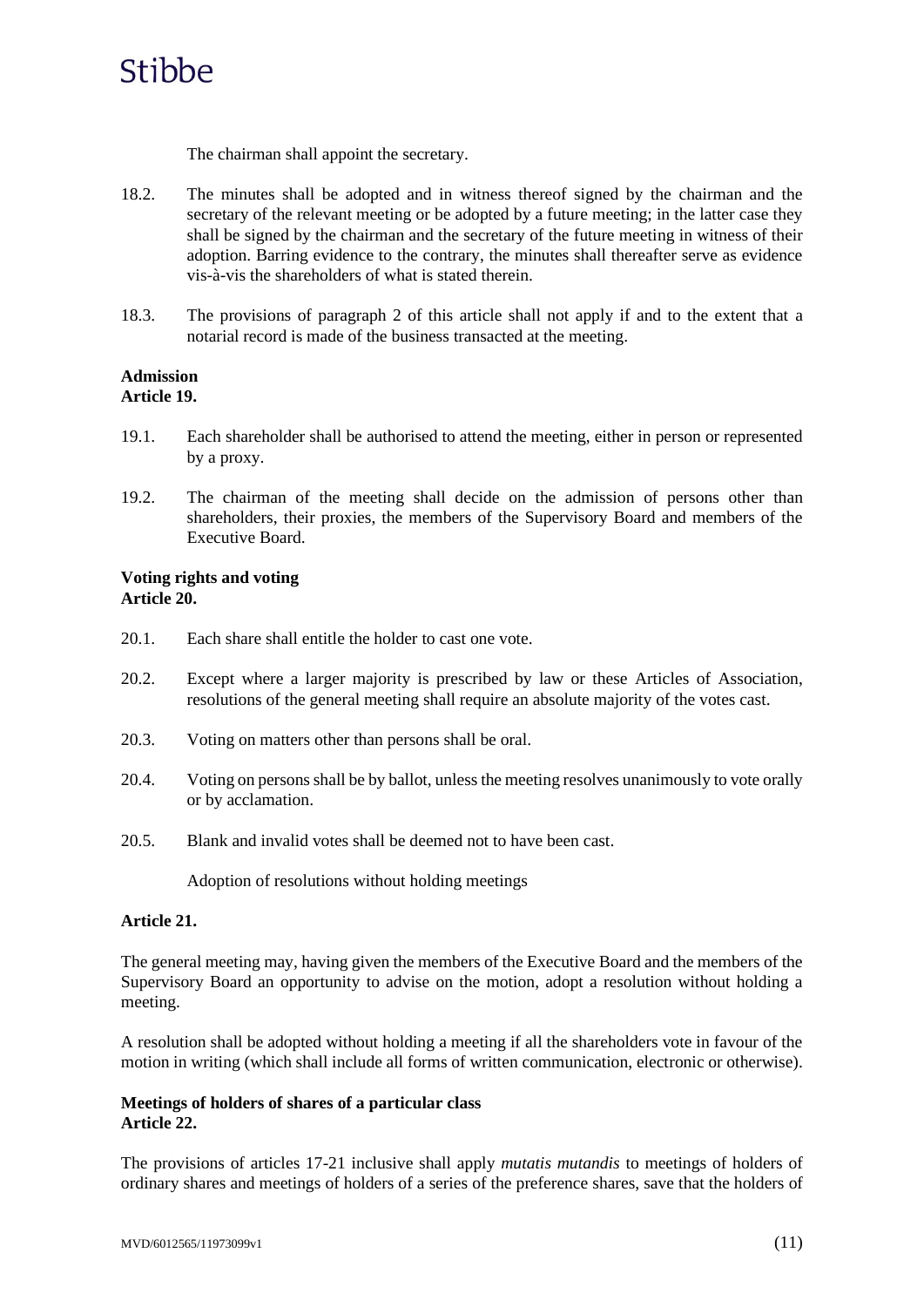other classes of shares need not be notified of such meetings and shall not be admitted to them.

### **Preference share premium reserves Article 23.**

The company shall maintain a separate share premium reserve for each series of preference share. The share premium reserves referred to in the preceding sentence shall at all times reflect the current value of amounts paid on the preference shares of the relevant series over and above their nominal value, calculated on the basis of the exchange rates or market prices prevailing at that time. Amounts over and above the nominal value of the preference shares of the relevant series which are repaid to shareholders upon the redemption of preference shares shall be deducted from the share premium reserves referred to in the preceding sentence.

### **Special reserve Article 24.**

24.1. The company shall maintain a reserve named 'Stichting Regio Bank Reserve', pursuant to Section 18, subsection 6, of Book 2 of the Netherlands Civil Code, formed by (i) the capital of the foundation Stichting Regio Bank on the date that foundation was converted into the public limited company (*naamloze vennootschap*) Regio Bank N.V. and (ii) the proceeds of that capital since conversion.

On the occasion of a legal demerger that became effective on the thirtieth day of June, two thousand and seven, part of the capital of Regio Bank N.V. as the demerging company was transferred by operation of law (*onder algemene titel*) to the public limited company ING Bank Nederland N.V., including part of the amount held in the Stichting Regio Bank Reserve in the books of Regio Bank N.V. on the date of said demerger.

On the occasion of a legal merger between the company as the acquiring company and ING Bank Nederland N.V. as the disappearing company that became effective on the sixth day of February, two thousand and nine, all assets and liabilities of ING Bank Nederland N.V. were transferred by operation of law to the company, including the amount held in the Stichting Regio Bank Reserve in the books of ING Bank Nederland N.V. on the date of said merger.

On the occasion of a legal merger between the company as the acquiring company and Regio Bank N.V. as the disappearing company, all assets and liabilities of Regio Bank N.V. shall be transferred by operation of law to the company, including the amount held in the Stichting Regio Bank Reserve in the books of Regio Bank N.V. on the date of said merger.

- 24.2. The Stichting Regio Bank Reserve may only be used in accordance with the object of Stichting Regio Bank prior to the conversion of that foundation into a public limited company, namely "to conduct banking business in the widest sense, including insurance brokerage, to acquire, build and operate real estate, to form, manage, administer and participate in other enterprises and institutions of any kind, to guarantee the debts of third parties and to engage in any activity which may be related or conducive to the foregoing".
- 24.3. In accordance with the provisions of Section 18, subsection 6, of Book 2 of the Netherlands Civil Code, said reserve may only be used in a manner other than in accordance with the object described in paragraph 2 of this article with court's permission.
- 24.4. The company shall maintain a reserve named 'Reserve Stichting Vakbondsspaarbank SPN',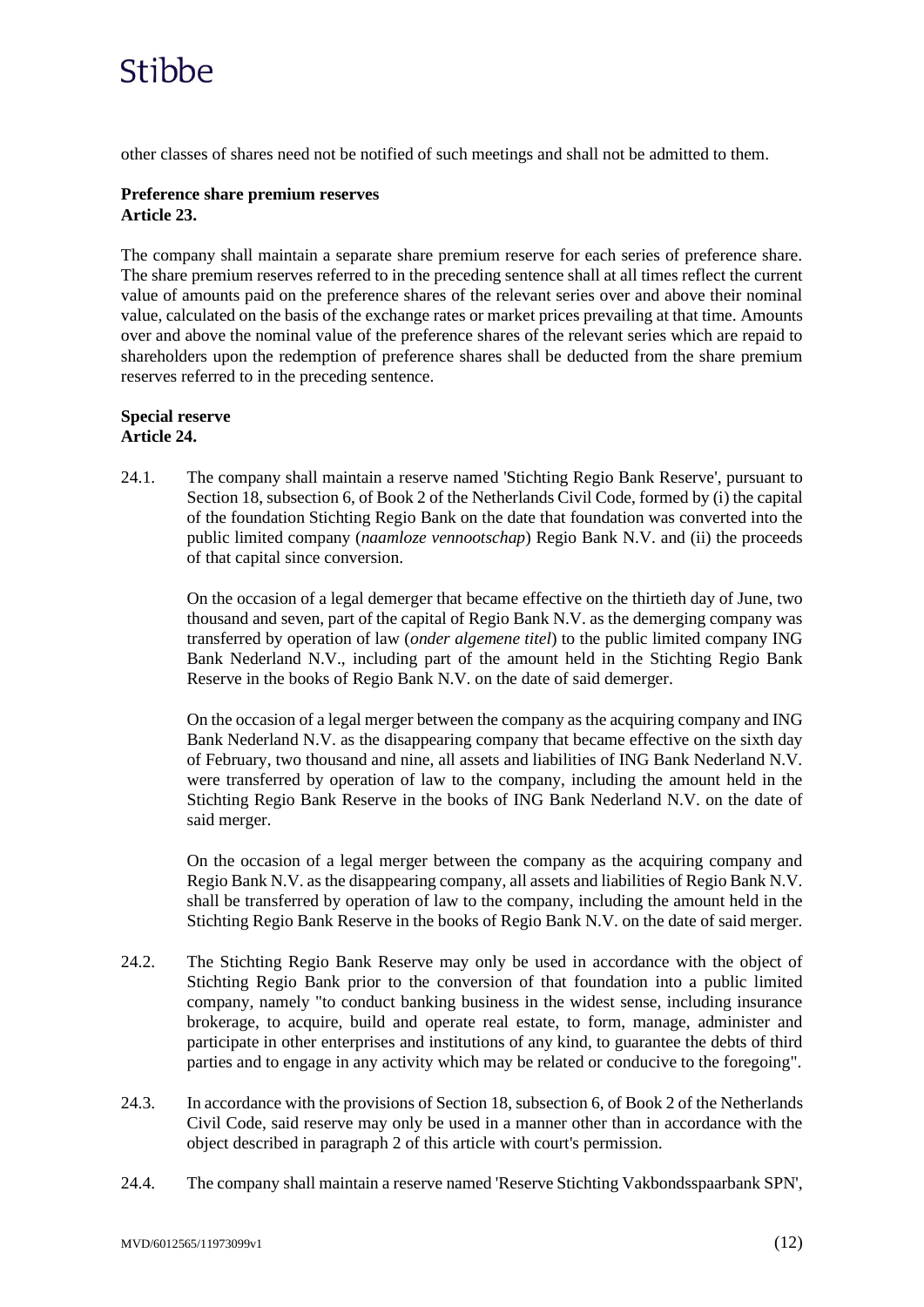

pursuant to Section 18, subsection 6, of Book 2 of the Netherlands Civil Code, formed by (i) the capital of the foundation Stichting 'Vakbondsspaarbank SPN on the date that foundation was converted into the private company with limited liability (*besloten vennootschap met beperkte aansprakelijkheid*) Vakbondsspaarbank SPN B.V. and (ii) the proceeds of that capital since conversion.

On the occasion of a legal merger between the company as the acquiring company and Vakbondsspaarbank SPN B.V. as the disappearing company, all assets and liabilities of Vakbondsspaarbank SPN B.V. shall be transferred by operation of law to the company, including the amount held in the Reserve Stichting Vakbondsspaarbank SPN in the books of Vakbondsspaarbank SPN B.V. on the date of said merger.

- 24.5. The Reserve Stichting Vakbondsspaarbank SPN may only be used in accordance with the object of Stichting Vakbondsspaarbank SPN prior to the conversion of that foundation into a private company with limited liability, namely "promotion of savings and capital gain by all lawful means which can be directly or indirectly conducive to the foregoing object".
- 24.6. In accordance with the provisions of Section 18, subsection 6, of Book 2 of the Netherlands Civil Code, said reserve may only be used in a manner other than in accordance with the object described in paragraph 5 of this article with the court's permission.

### **Financial year, dividend, interim dividend and distributions from the reserves Article 25.**

- 25.1. The company's financial year runs from the first of January to the thirty-first of December.
- 25.2. No distribution of profit may be made before adoption of the annual accounts showing that the company's equity exceeds the paid-up and called capital plus the Stichting Regio Bank Reserve, the Reserve Stichting Vakbondsspaarbank SPN and the reserves prescribed by law.
- 25.3. If, at the end of any financial year, the company's equity is less than one hundred and twenty percent of the balance of the Stichting Regio Bank Reserve and the Reserve Stichting Vakbondsspaarbank SPN on that date, the entire profit for that financial year shall be added to these reserves in proportion to the ratio between these reserves.
- 25.4. In all other cases, the result shall be appropriated to the Stichting Regio Bank Reserve, respectively the Reserve Stichting Vakbondsspaarbank SPN or charged to that reserves in proportion to the ratio between the Stichting Regio Bank Reserve, respectively the Reserve Stichting Vakbondsspaarbank SPN and the company's equity at the end of the relevant financial year.
- 25.5. The result for the completed financial year shall be disregarded when determining the equity position.

If, in any financial year, the highest value of the equity and/or the balance of the Stichting Regio Bank Reserve and/or the balance of the Reserve Stichting Vakbondsspaarbank SPN exceeds one hundred and twenty percent of the lowest value of the relevant variable in that financial year, the calculations described in paragraphs 2 and 3 of this article shall be based on the weighted average of the relevant variable for the financial year.

25.6. a. Out of the profit remaining after the application of the previous paragraphs of this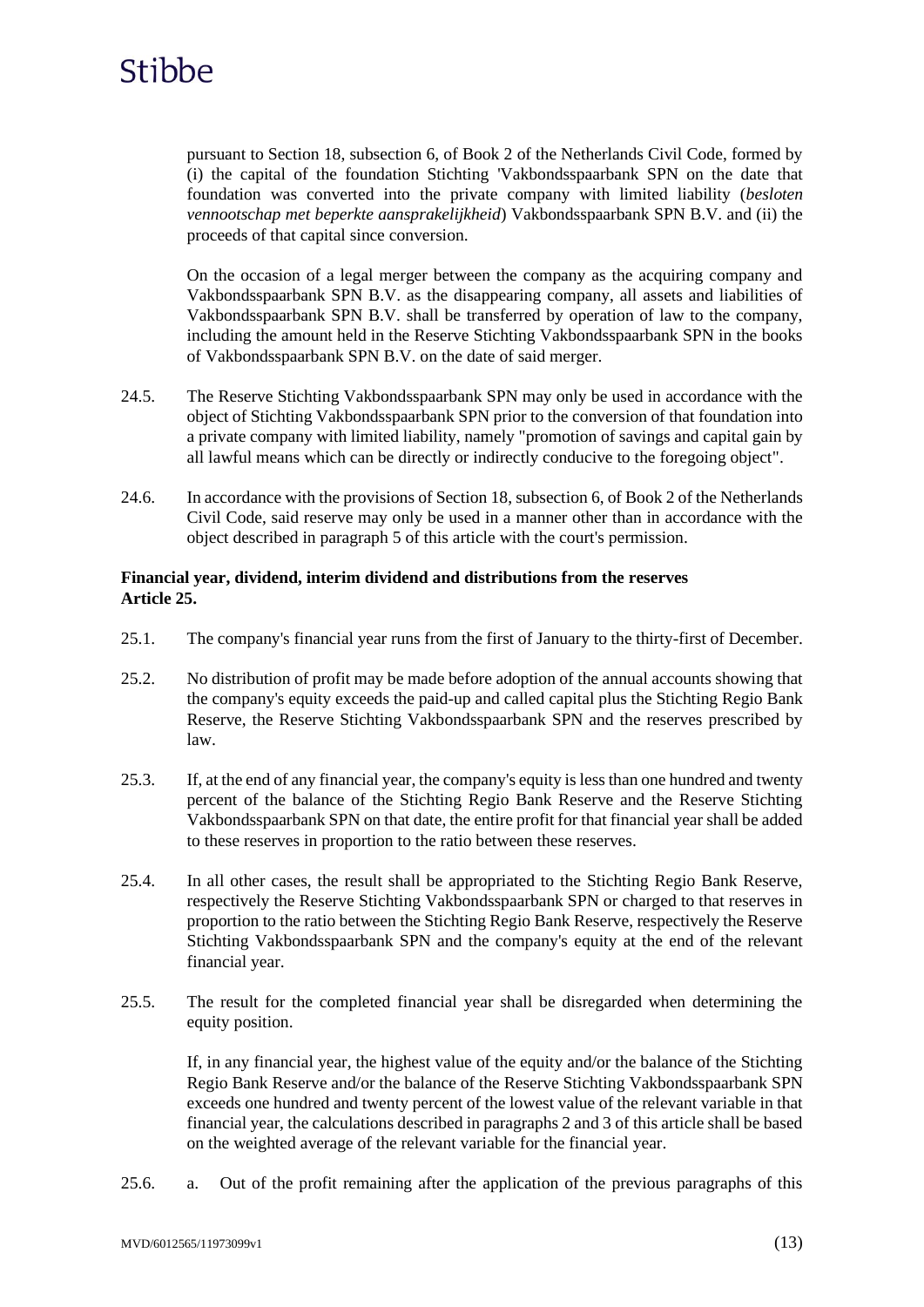article shall if possible first be paid a dividend on the preference shares, in the currency in which the issue of preference shares in the relevant series was first subscribed for, of an amount equal to a percentage, which shall be determined for each series in accordance with the provisions of paragraph b. below, of the amount (including share premium) for which and in the currency in which the preference shares in the relevant series were first subscribed for.

- b. (i) The percentage referred to in paragraph a. shall be related to the average effective yield on government loans with a remaining maturity as referred to below.
	- (ii) The percentage dividend on all preference shares of the relevant series shall be adjusted, for the first time on the first of January of the calendar year following the day after the seventh anniversary of the issue of the first preference shares in the relevant series and thereafter at seven-yearly intervals, to bring it into line with the average effective yield at that time on government loans with a remaining maturity as referred to below.
	- (iii) The percentage dividend on the preference shares shall be the arithmetic mean of the average effective yields on government loans with a (remaining) maturity of six to seven years for the last twenty trading days immediately preceding the second day before the date of issue of the first preference shares in the relevant series or preceding the second day before the date on which the dividend percentage is adjusted, as calculated by a calculation agent appointed by the Executive Board, where necessary increased or decreased at the Executive Board's discretion by a maximum of one percentage point depending on the market conditions then obtaining.
	- (iv) If there are no listed government loans with a (remaining) maturity of six to seven years when the dividend percentage is calculated, the dividend percentage for the relevant series of preference shares shall be calculated by linear interpolation of the average effective yields on the two government loans with a (remaining) maturity closest to six-and-a-half years for the last twenty trading days preceding the second day before the date on which preference shares in the relevant series are issued for the first time or preceding the second day before the date on which the dividend percentage is adjusted, where necessary increased or decreased at the Executive Board's discretion by a maximum of one percentage point depending on the market conditions then obtaining.

If it is not possible to calculate the dividend percentage by the methods referred to above, the dividend percentage shall be calculated by linear interpolation of the average effective yields on two loans that are similar to government loans with a remaining maturity closest to six-and-a-half years for the last twenty trading days preceding the second day before the date on which B preference shares of the relevant series are issued for the first time or preceding the second day before the date on which the dividend percentage is adjusted.

c. If the amount paid on one or more of the series of preference shares is reduced in the course of the financial year in respect of which the distribution referred to above in this paragraph is made, the distribution on the relevant preference shares shall be reduced by an amount equal to the dividend percentage on the relevant preference shares of the amount of the reduction, proportional to the time elapsed between the date of the reduction and the end of the relevant financial year.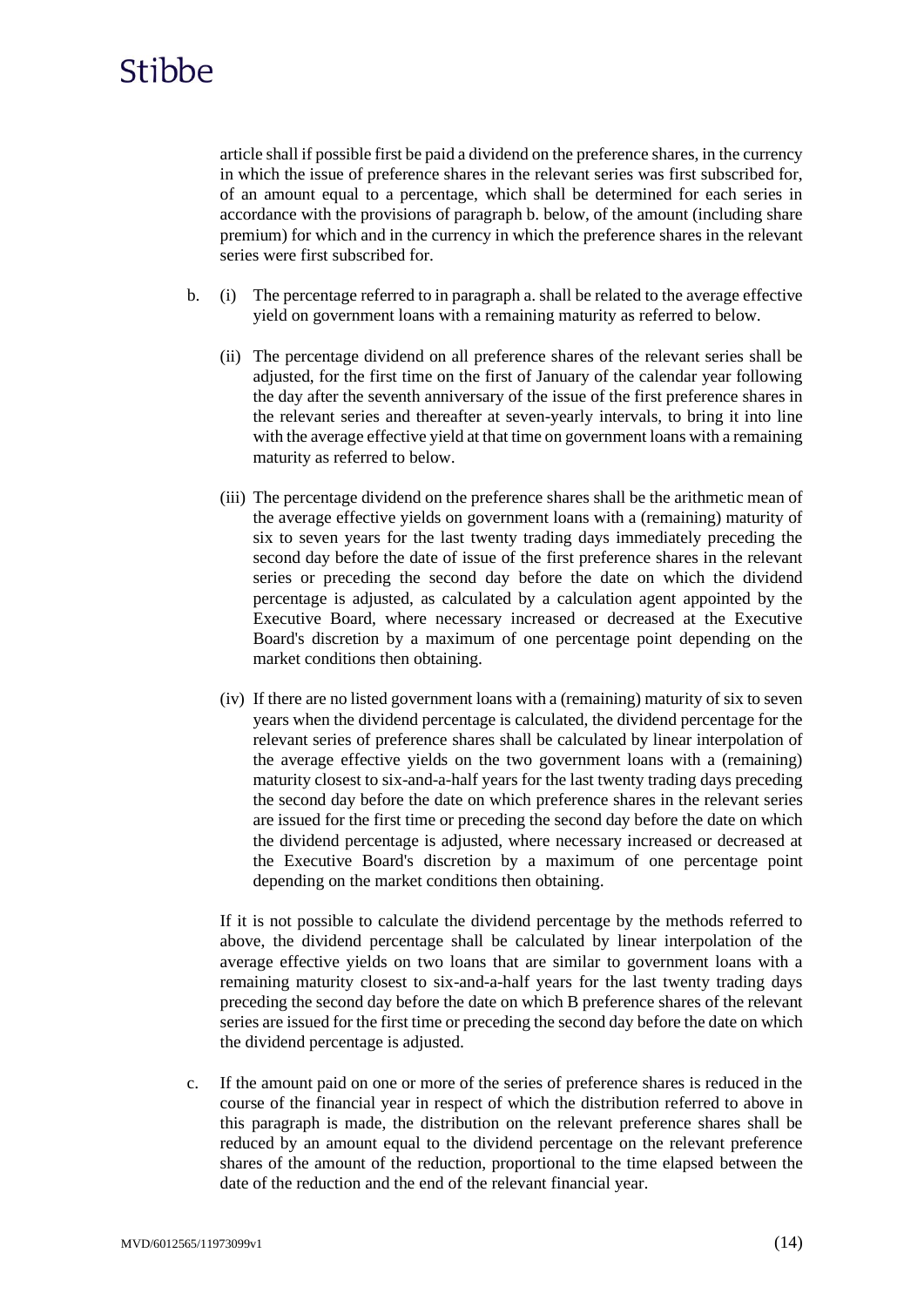- d. No distributions shall be made on the preference shares other than those provided for in paragraphs 6, 10 and 11, of this article and in Article 27, paragraph 4.
- e. If a profit is declared in a financial year in which preference shares in one or more series have been redeemed, the holders of preference shares in one or more of the relevant series at the time of said redemption according to the register referred to in Article 5 shall have an inalienable right to distribution of profit as referred to below. The profit to be distributed if possible to such holders shall be equal to the distribution to which they would have been entitled by virtue of the right referred to above in this paragraph if they had still been holders of the preference shares at the time of the declaration of the profit, reduced pro rata relative to the period of the said financial year for which they held the preference shares referred to above, less the amount of the distribution made in accordance with the provisions of paragraph 10 of this article.
- f. If the first issue of a series of preference shares takes place in the course of a financial year, the dividend payable on the preference shares of the relevant series for that financial year shall be reduced pro rata relative to the first date of issue.
- g. if the profit is insufficient to enable the distribution referred to above to be made in full, the profit shall be distributed to the holders of preference shares on a pro rata basis relative to their entitlement to the full amount which would have been distributed if the profit had been sufficient.
- 25.7. The profit remaining after application of the provisions of the preceding paragraph shall be at the disposal of the general meeting.
- 25.8. Shares which the company holds in its own capital shall not be taken into account in calculating the distribution of profit, unless such shares are subject to a pledge or usufruct.
- 25.9. Provided the requirements of paragraph 2 of this article concerning the financial position are met, the Executive Board or the general meeting may resolve, before adoption of the annual accounts for any financial year, to distribute one or more interim dividends on account.
- 25.10. If preference shares are redeemed, a distribution shall be made on the cancelled preference shares on the date of redemption, calculated in accordance with the provisions of paragraph 6 of this article, in respect of the period for which a distribution as referred to in paragraph 6 of this article has not previously been made, up to the date of redemption, provided the requirements of paragraph 2 of this article have been fulfilled, as evidenced by an interim statement of assets and liabilities drawn up in such a case by the Executive Board in accordance with the statutory requirements.
- 25.11. If preference shares are redeemed, a distribution shall be made on each cancelled preference share on the date of redemption, in addition to the repayment, in the currency in which the issue of preference shares in the relevant series was first subscribed for, provided the requirements of paragraph 2 of this article have been fulfilled, as evidenced by an interim statement of assets and liabilities drawn up in such a case by the Executive Board in accordance with the statutory requirements. The amount referred to in the preceding sentence for each cancelled preference share of a given series shall be equal to the difference between the amount (including share premium) for which and in the currency in which the preference shares in the relevant series were first subscribed for and one euro and thirteen cents (EUR 1.13).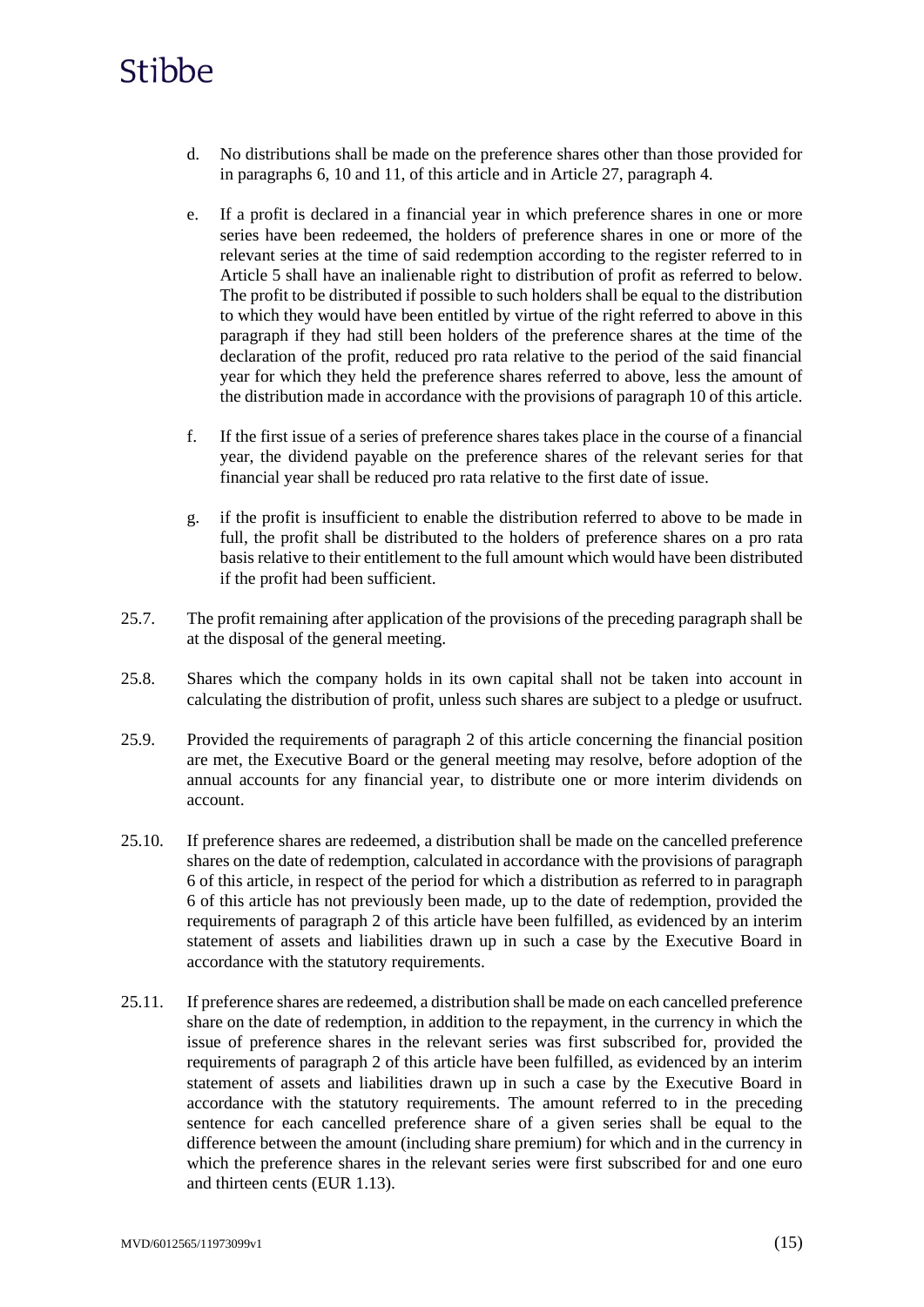- 25.12. With due observance of the provisions of paragraph 13 of this article below, the general meeting may resolve to make distributions from the reserves at any time, provided the requirements of paragraph 2 of this article concerning the financial position are met.
- 25.13. Without prejudice to the provisions of Article 8, paragraph 2, Article 25, paragraph 11, and Article 27, paragraph 4, the company may not make a distribution from the share premium reserve to the extent that it would reduce the share premium reserve to below the amount paid as premium on the preference shares.
- 25.14. The dividend, interim dividend or distribution shall be paid within thirty days of adoption at the place and in the manner indicated by the Executive Board.
- 25.15. Claims to distribution of dividend shall lapse five years from the first day on which the dividend became payable.
- 25.16. Claims to distribution of interim dividend shall lapse five years from the first day on which the dividend on account of which the interim dividend was distributed became payable.

### **Amendment of the articles of association Article 26.**

The general meeting shall be authorised to resolve to amend these Articles of Association.

### **Winding up and liquidation Article 27.**

- 27.1. Article 26 shall apply *mutatis mutandis* to a proposal to wind up the company.
- 27.2. If the company is wound up, the liquidation shall be conducted by the Executive Board, unless the general meeting resolves otherwise.
- 27.3. The provisions of these Articles of Association shall remain in force as far as possible during the liquidation.
- 27.4. The company's assets remaining after payment of all debts and the liquidation costs shall be divided as follows:
	- a. first, an amount equal to the Stichting Regio Bank Reserve at that time shall be disbursed in accordance with the object defined in Article 24, paragraph 2 and an amount equal to the Reserve Stichting Vakbondsspaarbank SPN at that time shall be disbursed in accordance with the object defined in Article 24, paragraph 5, as determined by the liquidators;
	- b. next, the holders of preference shares shall as far as possible be paid the amount (including share premium) for which and in the currency in which the preference shares in the relevant series were first subscribed for, plus an amount equal to the percentage referred to in paragraph 6.a. of Article 25 (which may have been adjusted pursuant to the provisions of that paragraph) of the amount (including share premium) for which and in the currency in which the preference shares in the relevant series were first subscribed for, for each year or part of a year in the period commencing on the first day of the last full calendar year prior to the winding-up and ending on the date of the distribution on preference shares referred to in this article; all dividends paid on